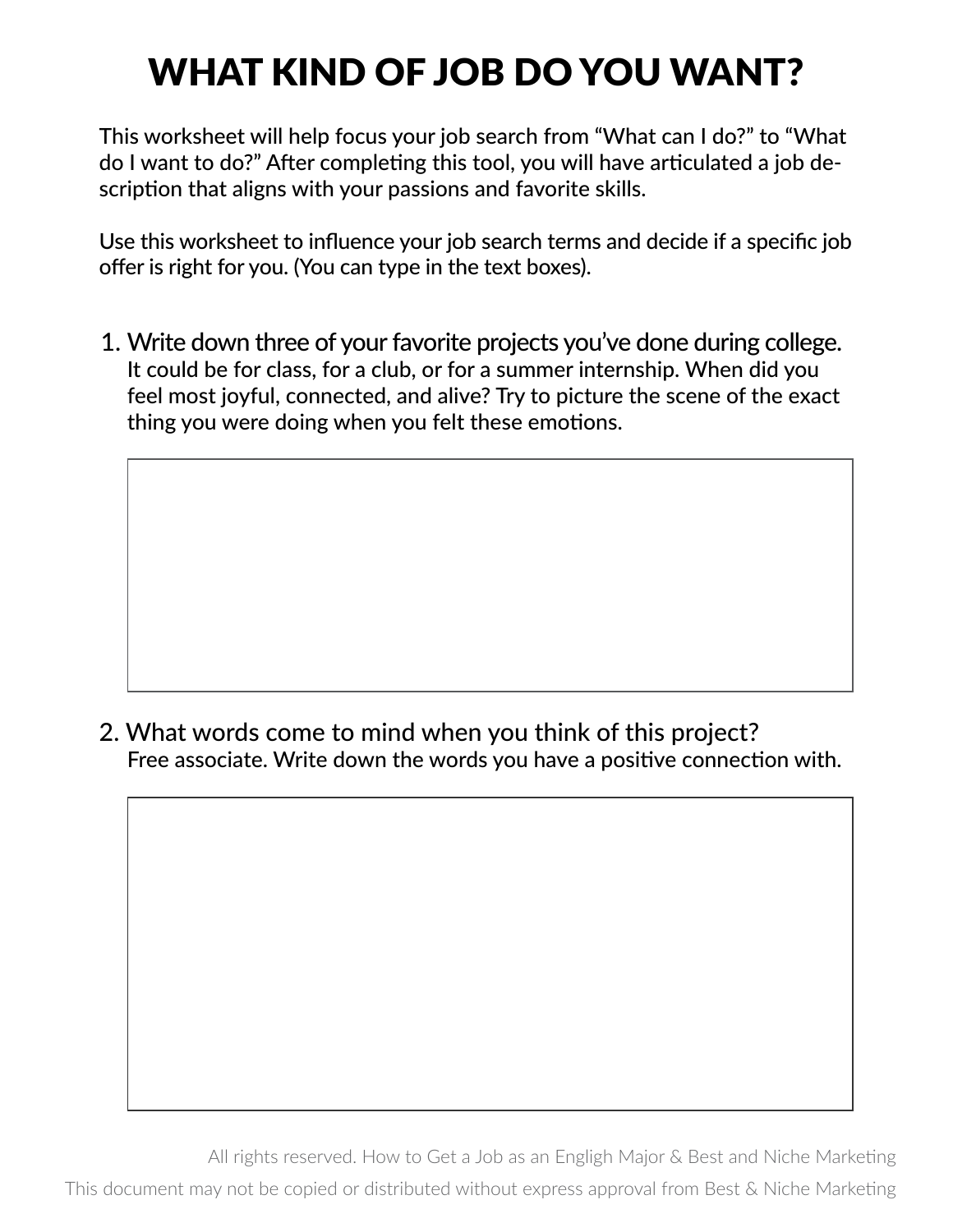## Here are some examples for inspiration I've organized terms by characteristsic, skill, and outcome

| <b>Characteristic</b><br>The project required | <b>Skill</b><br>Database coordination | Outcome<br>I made the existing sys-<br>tem more efficient |
|-----------------------------------------------|---------------------------------------|-----------------------------------------------------------|
| <b>Analytical thinking</b>                    | Video Editing                         |                                                           |
|                                               |                                       | I gained a new under-                                     |
| Creativity                                    | Storytelling                          | standing of a topic                                       |
| Thinking outside the box                      | <b>Team Management</b>                | I helped students afford<br>school lunches                |
| Following a complex pro-<br>cedure            | <b>Event Planning</b>                 |                                                           |

3. Use those words to write up a job description.

Here's an example for reference:

We are looking for a detail-oriented museum coordinator who will make sure our private events function without a hitch. Prefered skills include operating A/V equipment and keeping track of logistics (like ticket sales, food & beverages, and room availability).